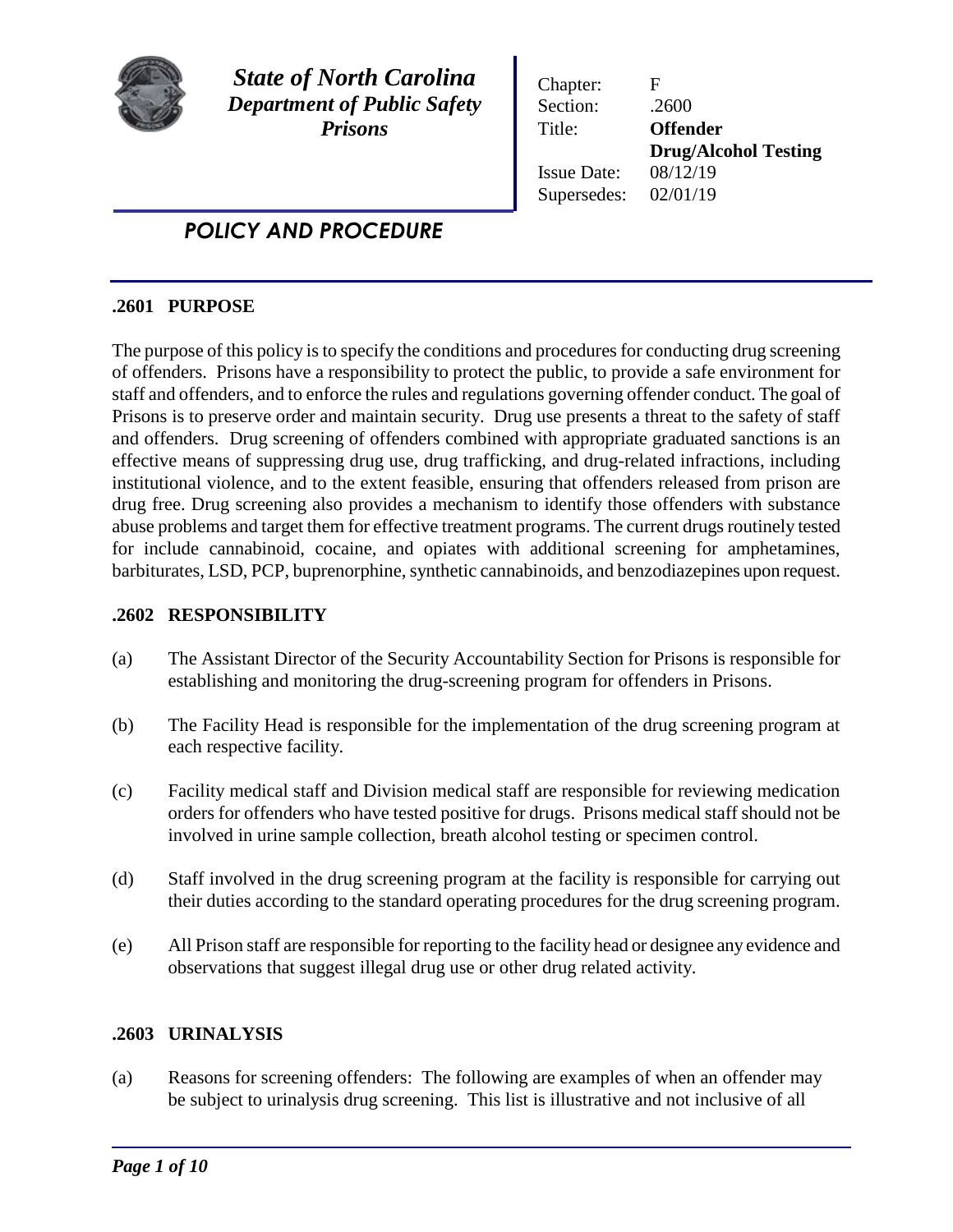appropriate justifications for testing.

- (1) Upon initial admission to Prisons or upon admission to specified facilities involved in the drug screening program;
- (2) As part of the cause/suspicion and random drug-screening program, Prisons requires a 5% minimum total offender population for Close custody; a 7% minimum total offender for Medium custody and a 10% minimum of the total offender population for Minimum custody be randomly drug tested each month. Specific numbers are established by the Assistant Director of Security Accountability Section in consultation with the Chief of Security and Field Drug Testing Coordinator;
- (3) When an offender is found to be in possession of drugs or drug paraphernalia or when drugs or drug paraphernalia are found in an area that is controlled, occupied, or inhabited by the offender;
- (4) When staff have documented reason to believe that the offender has used or is using drugs. This may be based on the behavior of the offender or on reliable information from informants. The reliability of the informant should be documented;
- (5) When suspicious behavior that suggests drug use or drug related activity by the offender or his visitors is observed during visitation;
- (6) When an offender returns late from any community-based program or returns under suspicious conditions that suggest drug use or drug related activity;
- (7) As part of a drug abuse prevention program;
- (8) When an offender has tested positive on a previous urinalysis drug screening;
- (9) When an offender is being considered for placement in community-based programs such as work release, study release, family visits, and the community volunteer program.
- (10) In accordance with provisions enacted by the 1996 session of the General Assembly requiring the establishment of a Pre-Release Drug Testing Program, the offender is within 60 to 90 days of a known or anticipated release date.
- (b) Authority to designate offenders for screening:
	- (1) Offenders selected for random screening will be chosen by a random selection process, whereby the identity of the offender is not known by selection personnel when the offender is chosen for screening. Facilities are to utilize OPUS generated random selection lists.
	- (2) Other offenders selected for screening will be identified by the Facility Head or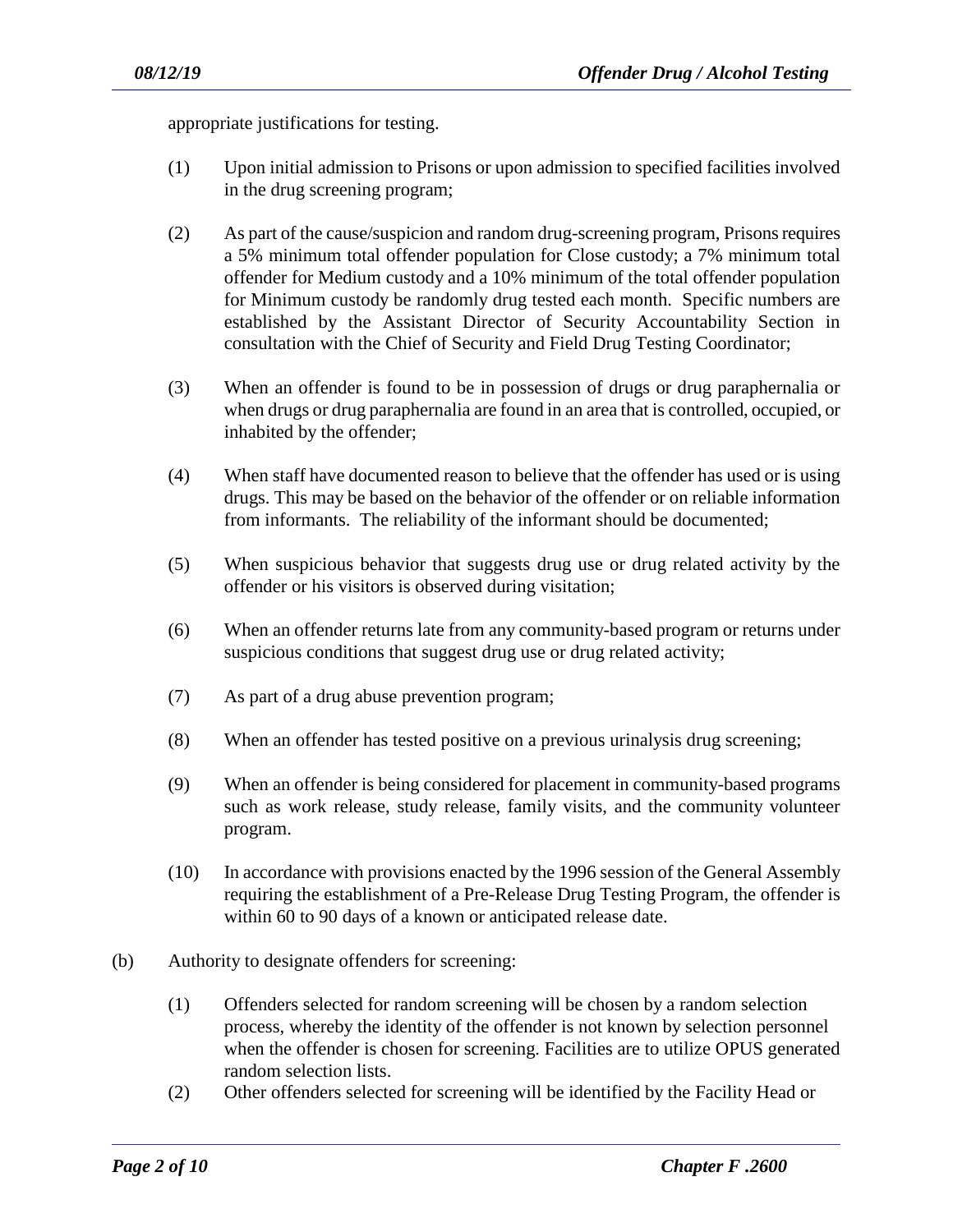designee.

- (c) Sample Collection
	- (1) Before collecting a urine sample, the processing officer will positively identify the offender by name and prison number.
	- (2) A clear, non-reusable plastic container designed for the collection of urine samples will be provided to the offender by the processing officer just prior to the collection of the urine sample. The offender will be given a specimen cup and a direct order to submit a urine sample (a minimum of 30 mls) of urine.
	- (3) Offenders housed in male facilities will be observed and escorted by a male Officer to an area that provides privacy from visual observation by others. The observing officer will give the offender a direct order to provide a urine sample. The collection of the urine sample will be observed only by the offender and the observing officer, unless there is a legitimate security need for the presence of additional staff.
	- (4) Offenders housed in female facilities will be observed and escorted by a female Officer to an area that provides privacy from visual observation by others. The observing officer will give the offender a direct order to provide a urine sample. The collection of the urine sample will be observed only by the offender and the observing officer, unless there is a legitimate security need for the presence of additional staff.
	- (5) If an offender is unwilling to provide a urine sample within 2 hours of an order to do so, the collecting officer should initiate disciplinary action against the offender for A-13, Refuse to submit to a drug test or breathalyzer test. To eliminate the possibility of diluted or adulterated samples, staff shall keep the offender under direct visual supervision during this two-hour period or until a urine sample is furnished. To assist the offender in giving a sample, staff shall offer the offender 16 ounces of water at the beginning of the two-hour period.
	- (6) An offender is presumed to be unwilling if the offender fails to provide a urine sample within the two-hour period. If an offender claims to be unable to produce a sample because of Paruresis or Shy Bladder Syndrome, he/she will be referred to mental health as listed in section .2603 (d) and the offender may rebut the presumption during the disciplinary process.
	- (7) When the offender being observed by staff hassubmitted his/her urine sample he/she will secure the lid to the specimen cup. The offender will notify the custody staff member that he/she has provided a urine sample. The custody staff member will ensure that the lid is properly secured to the specimen cup to prevent any spillage. Once the specimen has been collected and tested according to policy the offender will be allowed to return to regular population.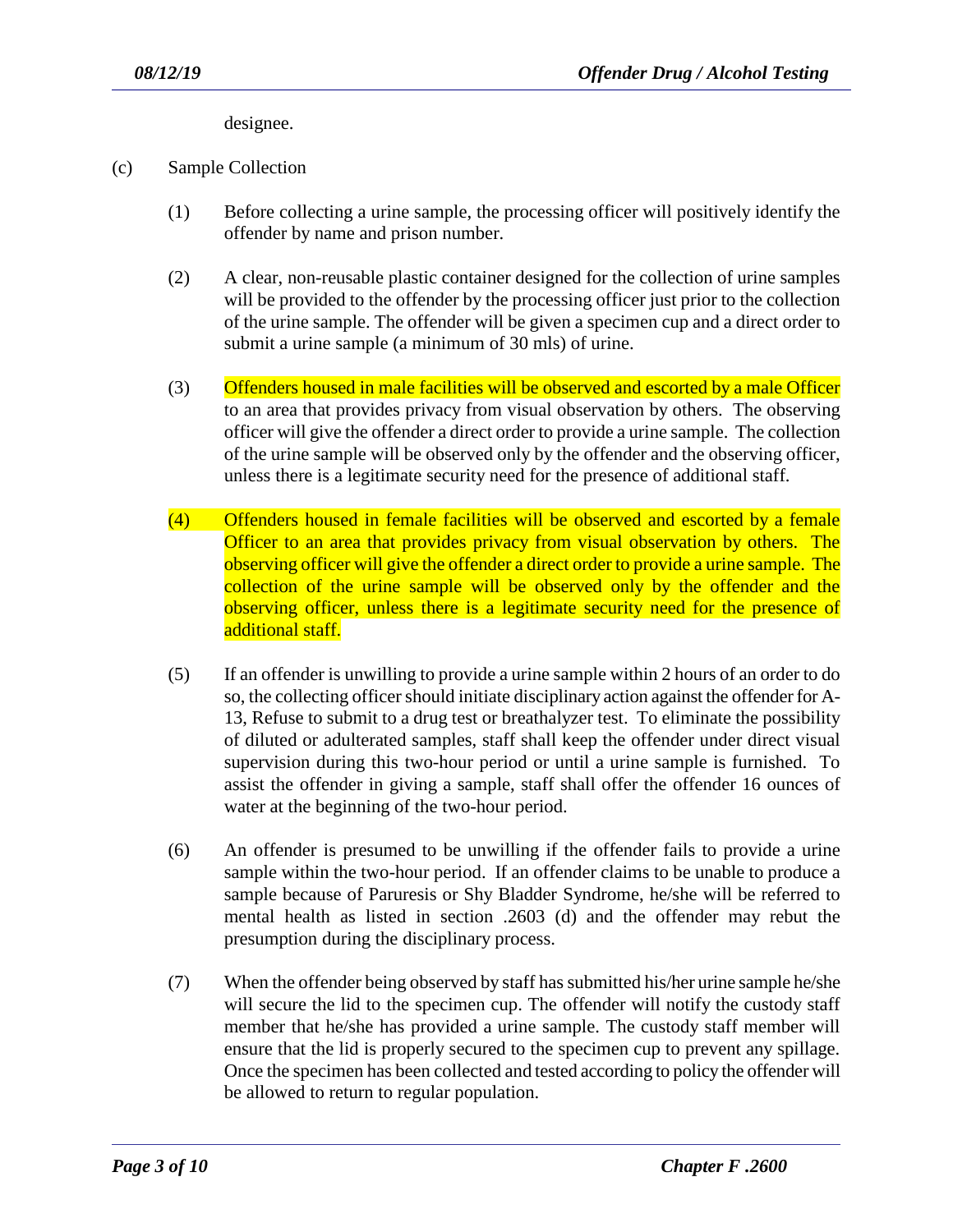(8) In the event a supervisor is not immediately available or some other operational concern necessitates a delay in testing, tamper resistant evidence tape will be placed on the sample container, the processing officer will label the container, and the offender will be instructed to initial the label and evidence tape verifying "this is my sample." If the offender refuses to initial the label, evidence tape or sign the request form (DCC26), the processing officer will document the refusal on the request form along with the processing officer's signature and the signature of a witness. For refusal to initial the evidence tape the following procedures should be taken; the collecting officer writes refused to initial on the tape and he/she signs the evidence tape. On the DCC-26 the collecting officer and a witness documents the offender refusal to initial the evidence tape. Disciplinary action should not be taken against the offender for refusing to initial or sign.

#### (d) Sample Testing

Correctional staff will conduct an initial test of the sample by utilizing the agency approved five (5) panel single use test device and in a manner consistent with agency-mandated training. Only staff who have been trained in the correct use of the device will be tasked with conducting urinalysis drug testing. Once the test itself is complete and the results have been read and recorded, the offender may be returned to his/her housing area and sample disposed of properly.

- (e) Shy Bladder Syndrome
	- (1) If after failing to produce a urine sample an offender claims to have a psychogenic and non-volitional inability to produce a urine sample while being watched (aka 'shy bladder' or paruresis), the offender can request a referral to mental health by means of a completed DC-540 form.
	- (2) The offender will be seen by psychology per policy on DC-540 referrals and will be evaluated by means of available chart review, interview, and psychometric testing (the latter to discern evidence of malingering of symptoms).
	- (3) Should the diagnosis of paruresis or shy bladder be supported because of the Mental Health evaluation, documentation of the diagnosis shall be made in OPUS for notification of alternative method for urine collection as outline below in section  $.2603(d)(5)$ .
	- (4) Shy Bladder Syndrome Testing: For Random/Cause Drug Testing, offenders who have been diagnosed with the medical condition Paruresis or Shy Bladder Syndrome will be flagged in OPUS so those responsible for testing will be aware of specific conditions and steps that must be followed when testing these offenders.
		- (A) The following steps will be taken to assist these offenders that have been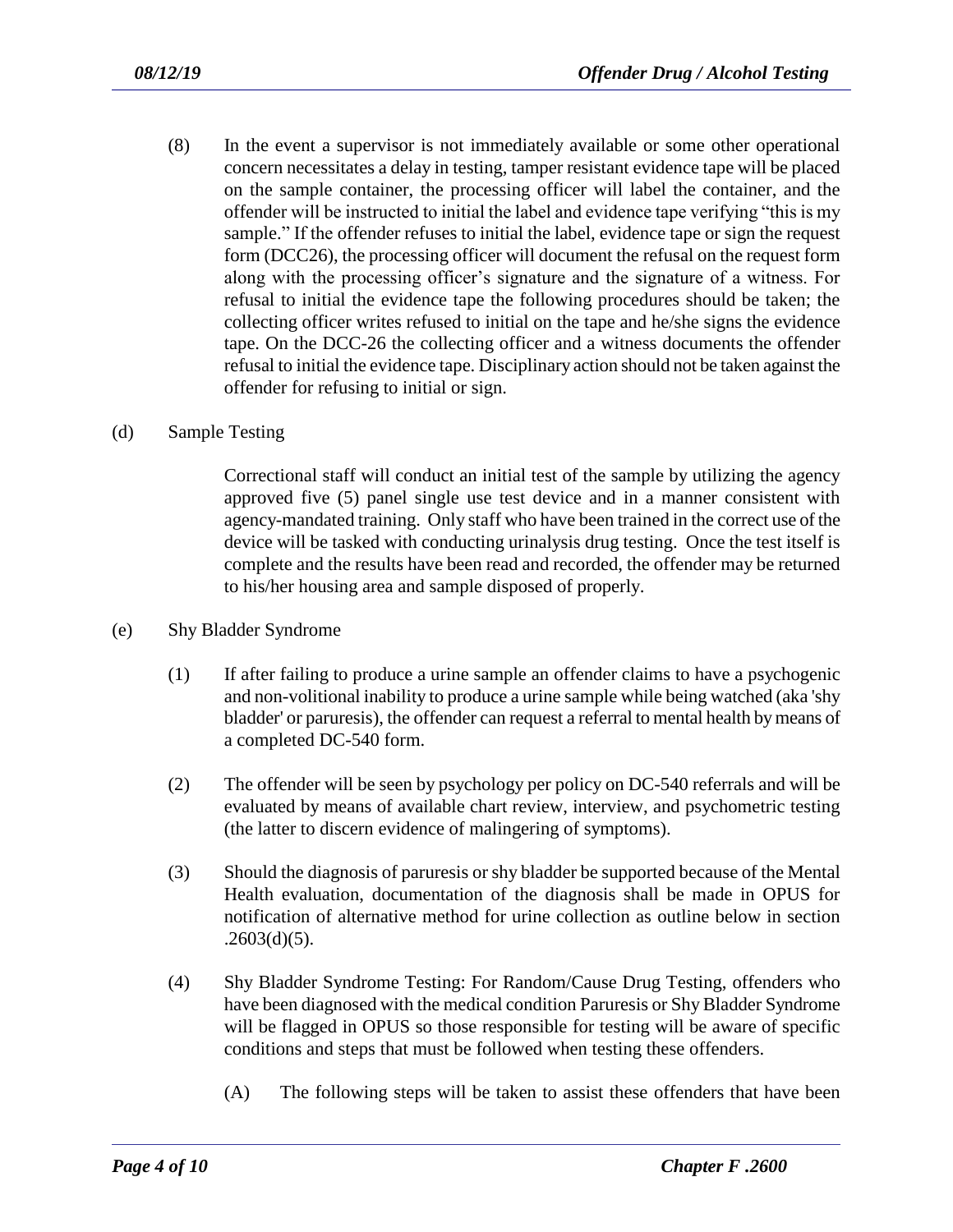diagnosed with the condition of Paruresis or Shy Bladder Syndrome.

- (i) The offender will be escorted by Custody Staff to a secure dry cell which will be searched prior to the offender being placed in the cell for contraband. The offender will be instructed to wash his/her hands prior to being placed in the cell.
- (ii) Offenders housed in male facilities will be strip searched by a male Officer and offenders housed in female facilities will be strip searched by a female Officer to ensure that there is no contraband on or about his/her person that could be used to dilute or adulterate the urine sample.
- (iii) To assist the offender in giving a sample, staff shall offer the offender sixteen (16) ounces of water at the beginning of the two-hour period. The offender will be given a specimen cup and a direct order to submit a urine sample (a minimum of 30 mls) of urine. Once the offender is secured in the dry cell custody staff will not have direct observation of the offender but must ensure that the offender has no contact with any other offender (s) during this time.
- (iv) The offender will be given an additional sixteen (16) ounces of water and an additional two (2) hours to produce a urine sample. Again, custody staff will not have direct observation of the offender but must ensure that the offender has no contact with any other offender (s) during this time.
- (f) Results of Screening
	- (1) All samples with a positive result will automatically be re-tested by the Observing Officer and Supervisory Staff. Using a second single panel drug stick from another lot the observing officer will notify facility supervisory staff that a secondary dip test for "Confirmation" is required. This second staff member must be of supervisory level; Sergeant, Lieutenant, Captain, Assistant Unit Manager, or Unit Manager can be utilized as long as it is not another Officer of the same rank. If only one substance is being re-tested and the second test is negative, the results of the overall drug urinalysis will be considered inconclusive and the offender will be sent back to his/her housing area. If the offender had initially tested positive for *more* than one substance, correctional staff will then conduct a re-test for the second substance. If the re-test of the second substance is negative, staff will conduct a re-test for a third substance, etc. Staff will document positive or negative results for any test conducted. After a positive result for certain drugs (see chart below) is reported to the facility head, facility medical staff will review the offender's medical records to determine what prescribed or over the counter medications the offender is currently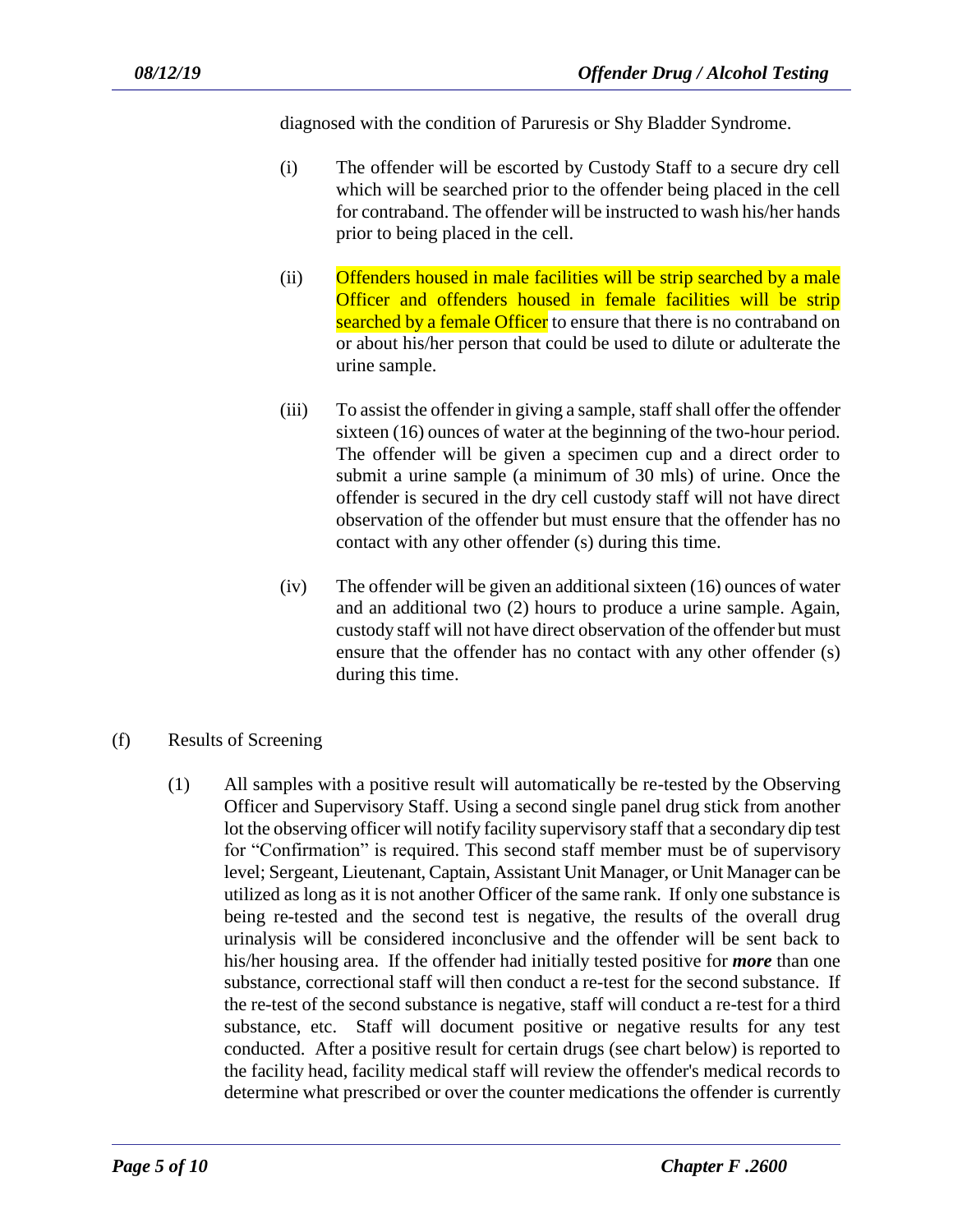taking and consult with the Prisons Medical Director to discuss the possibility of a positive result due to medication cross reactivity. If there is no basis for a positive result due to cross reactivity, disciplinary action will be initiated against the offender for A-12, Manufacturing, possessing, introducing, selling or using any unauthorized controlled substance, unauthorized intoxicant or alcoholic beverage, or possessing associated equipment. A guilty finding will result in a presumptive active sentence to include the forfeiture of earned time.

Confirmation is required for ALL positives (see chart below).

| Drug             | <b>Confirmation</b> | <b>Medical Review</b> |
|------------------|---------------------|-----------------------|
| Marijuana        | Yes                 | No                    |
| Cocaine          | Yes                 | N <sub>o</sub>        |
| Opiates          | Yes                 | Yes                   |
| Benzodiazepines  | Yes                 | Yes                   |
| <b>LSD</b>       | Yes                 | No                    |
| Methamphetamines | Yes                 | No                    |
| Buprenorphine    | Yes                 | No                    |

- (2) An offender with a negative test result is still subject to disciplinary action if there is behavioral or other evidence to warrant such disciplinary action.
- (3) If disciplinary action is taken against an offender because of the test results, the offender will be given the opportunity during the disciplinary processto challenge the validity of the test results.
- (4) If offenders who test positive are being released on parole, the facility head or their designee will notify the appropriate parole case analyst assigned to that case that the offender has tested positive for drug use. Paroles may be rescinded at the discretion of the Parole Commission.
- (5) An offender that tests negative during initial pre-release screening may be retested at the discretion of the facility head for any of the reasons outlined in Section .2603. If an offender tests positive during initial pre-release drug screening at least one additional test must be completed prior to release. The second test should follow testing guidelines outlined in .2604.
- (6) Upon the first positive drug test for any offender, an individual counseling session with the assigned case manager will occur. This counseling may involve referral to part time or voluntary treatment program(s) such as AA or NA, and possible classification review. Upon a second positive drug test result in a twelve-month period, the offender's case manager will initiate a referral for mandatory participation in any available part time or full-time drug treatment program(s). Because of a second positive drug test result in a twelve-month period, a classification review will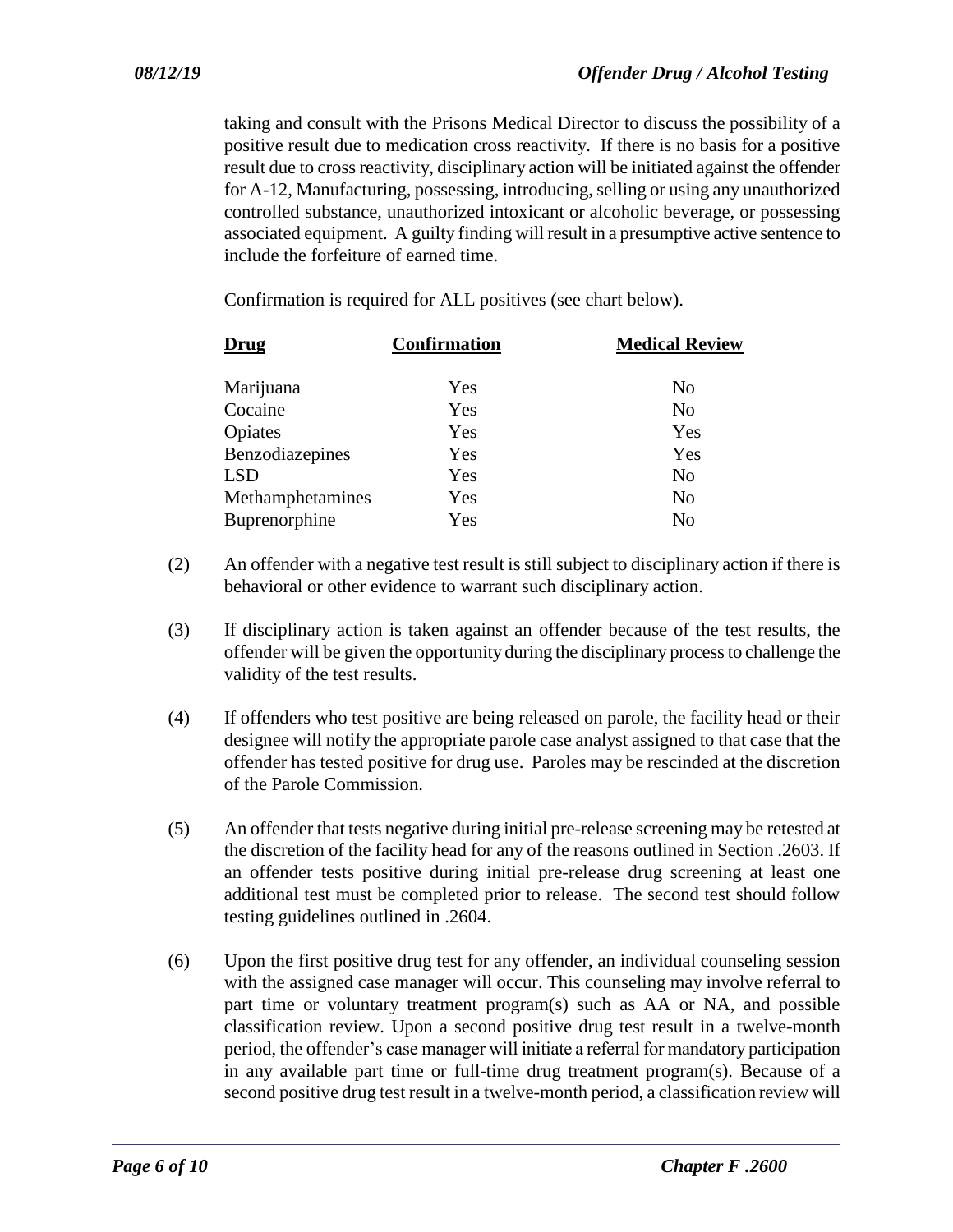be conducted to determine whether changes in housing and/or work program assignments are necessary. All referrals for treatment will be coordinated in conjunction with normal disciplinary actions associated with positive drug or alcohol results. Treatment programs may impact classification actions, but will not influence disciplinary actions established for these offenses.

(7) If at any time an offender refuses to submit a urine sample, disciplinary action will be initiated for offense A-13, Refusing to submit to a drug test or breathalyzer test.

# **.2604 TESTING TIME FRAMES**

(a) New Admissions

Research has shown that only those persons who use marijuana at least daily for extended periods of time will retain marijuana in their system longer than 7 days, therefore an extended amount of time is allowed for new admissions to ensure any marijuana use prior to commitment to the NCDPS - Prisons has sufficient time to clear out of the offender's system.

#### (1) Marijuana

New admissions may not be subjected to disciplinary action for a positive test result for marijuana until the 30th day after admission to Prisons, inclusive of the admission date, e.g., offender admitted on May 1 may not be subjected to disciplinary action for a positive marijuana test resulting from a sample collected prior to May 30.

(2) Other Drugs

New admissions may not be subjected to disciplinary action for a positive test result for other drugs, i.e., opiates, cocaine, etc, until the 4th day after admission to NCDPS – Prisons. For example: an offender admitted on May 1 may not be subjected to disciplinary action for a positive cocaine test resulting from a sample collected prior to May 4.

#### (b) Retest After Positive

(1) Marijuana

When an offender tests positive for marijuana, that offender may not be subjected to additional disciplinary action for a second positive test result for marijuana for a minimum of 7 days from the date the previous positive sample was collected, e.g., offender provides sample on Monday and sample positive for marijuana - may not be subjected to disciplinary action for another positive test result for marijuana collected prior to the following Monday.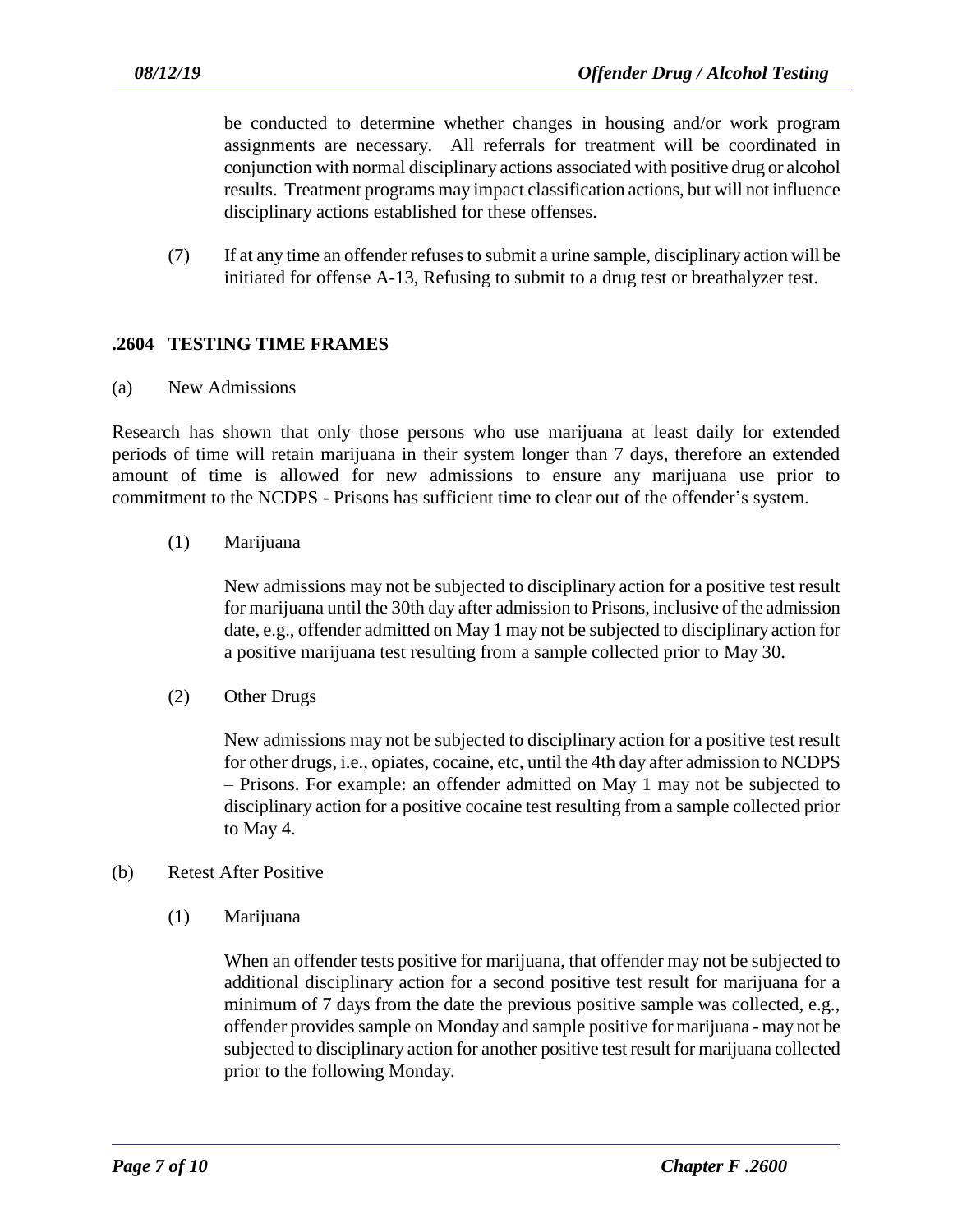# (2) Other Drugs

When an offender tests positive for other drugs, i.e., opiates or cocaine, that offender may not be subjected to additional disciplinary action for a second positive test result for that specific drug for a minimum of 4 days from the date the previous positive sample was collected, e.g., offender provides sample on Monday and tested positive for cocaine, opiates, etc., may not be subjected to disciplinary action for another positive test for that same specific drug collected before Friday of the same week.

- (c) These time frames are not intended to prevent offenders from being tested multiple times on the same day or consecutive days. This policy is intended to prevent an offender from being charged with disciplinary offenses more than one time within these time frames for the same drug. An offender that is positive on Monday for marijuana, but negative for cocaine and / or opiates, may be tested on Tuesday. If he/she is positive on Tuesday for cocaine and/or opiates, additional disciplinary action should be taken. However, if he/she is positive on Tuesday for marijuana only, no additional disciplinary action should be taken.
- (d) Regardless of time frames, offenders may be subject to disciplinary action for manufacturing, possessing, introducing, selling or using any unauthorized controlled substance, unauthorized intoxicant or alcoholic beverage, or possessing associated equipment in those cases where offenders are found to be in possession of unauthorized controlled substances or associated equipment. Staff must document these observations to support disciplinary action.

# **.2605 STAFF TRAINING**

All staff involved in the collection, documenting and handling of urine samples will be required to complete the training program utilizing lesson plan DPS-095, Offender Urinalysis Drug Screening. Trainees should be allowed to assist with urine sample collection and breath alcohol testing while being supervised by a staff member experienced in these areas until the trainee demonstrates proficiency in each area.

# **.2606 SUBSTANCE ABUSE TREATMENT PROGRAMS**

A system of substance use education and treatment services is in place for education and treatment purposes. These programs are delivered to selected offenders while incarcerated in Prisons. Substance use education and treatment services may include full-time or part-time as well as intermediate or long term.

- a) Substance use education in the form of literature and/or individual meetings with the case manager is available at all facilities.
- b) Narcotics Anonymous (NA) and/or Alcoholics Anonymous (AA) meetings are available at most facilities with participation being voluntary. Offenders are to be encouraged to attend by case managers for classification or other considerations. Case managers may refer offenders to NA or AA based on a history of substance use or positive drug screen(s.)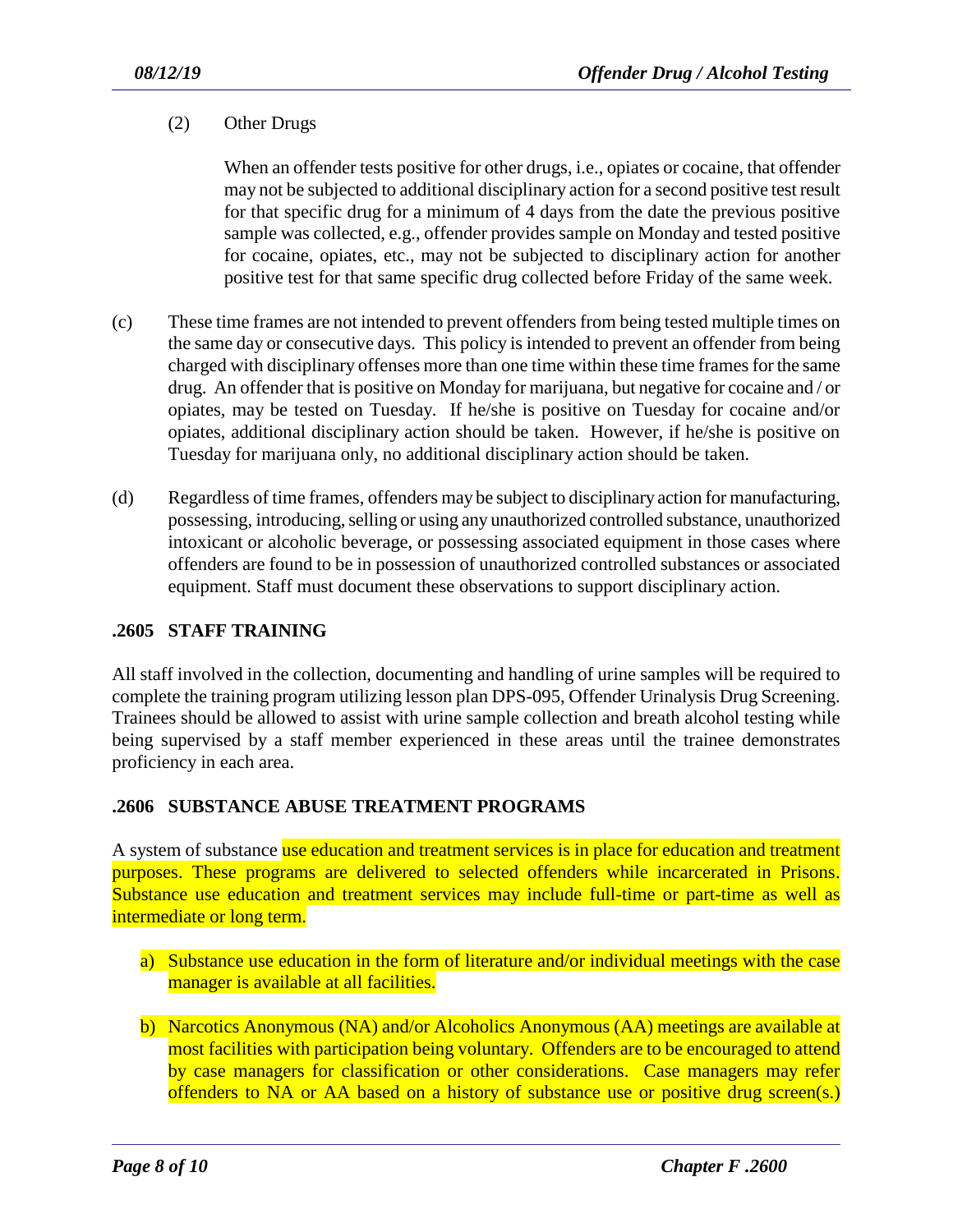Offenders participating in NA/AA are subject to drug screening as part of the random/suspicion or cause screening program to which the regular offender population is subject.

- c) The Alcoholism and Chemical Dependency Programs (ACDP) Section operates within selected prison units. Eligibility for ACDP program placement is established during diagnostic processing and utilizes the Substance Abuse Subtle Screening Inventory (SASSI) as a severity indicator of substance use problems. Upon the offender's admission to treatment, ACDP staff complete a thorough assessment, which further defines the history and extent of the substance use disorder. Together these measures establish the final recommendation for treatment placement. ACDP programs are based on Cognitive-Behavioral Interventions and encompass two service levels, intermediate and long-term treatment. The intermediate treatment programs provide intensive outpatient services to offenders identified as having a moderate to severe substance use disorder for a period of at least 90 days. Long-term intensive outpatient treatment programs range in length from 90 to 365 days. Long-term programs are designed to treat offenders identified as having a severe substance use disorder in need of long-term treatment.
- d) Where possible, ACDP establishes and provides substance use intervention and treatment services at all designated re-entry Prisons facilities.

# **.2607 BREATH ALCOHOL TESTING**

- (a) Reasons for Testing Offenders: The following are examples of when an offender is subject to breath alcohol testing: This list is illustrative and not inclusive of all appropriate justifications for testing.
	- (1) When staff have a documented reason to believe that the offender has used or is using alcohol. This may be based on the behavior of the offender or on reliable information from informants. The reliability of the informants should be documented.
	- (2) When an offender is found to be in possession of alcohol.
	- (3) As part of an alcohol use prevention program.
	- (4) As part of the random breath alcohol testing.
	- (5) When an offender returns late from any community based program or returns under suspicious conditions that suggest alcohol use or alcohol related activity.
	- (6) When an offender has tested positive on a previous breath alcohol test.
- (b) Authority to Designate Offenders for Testing